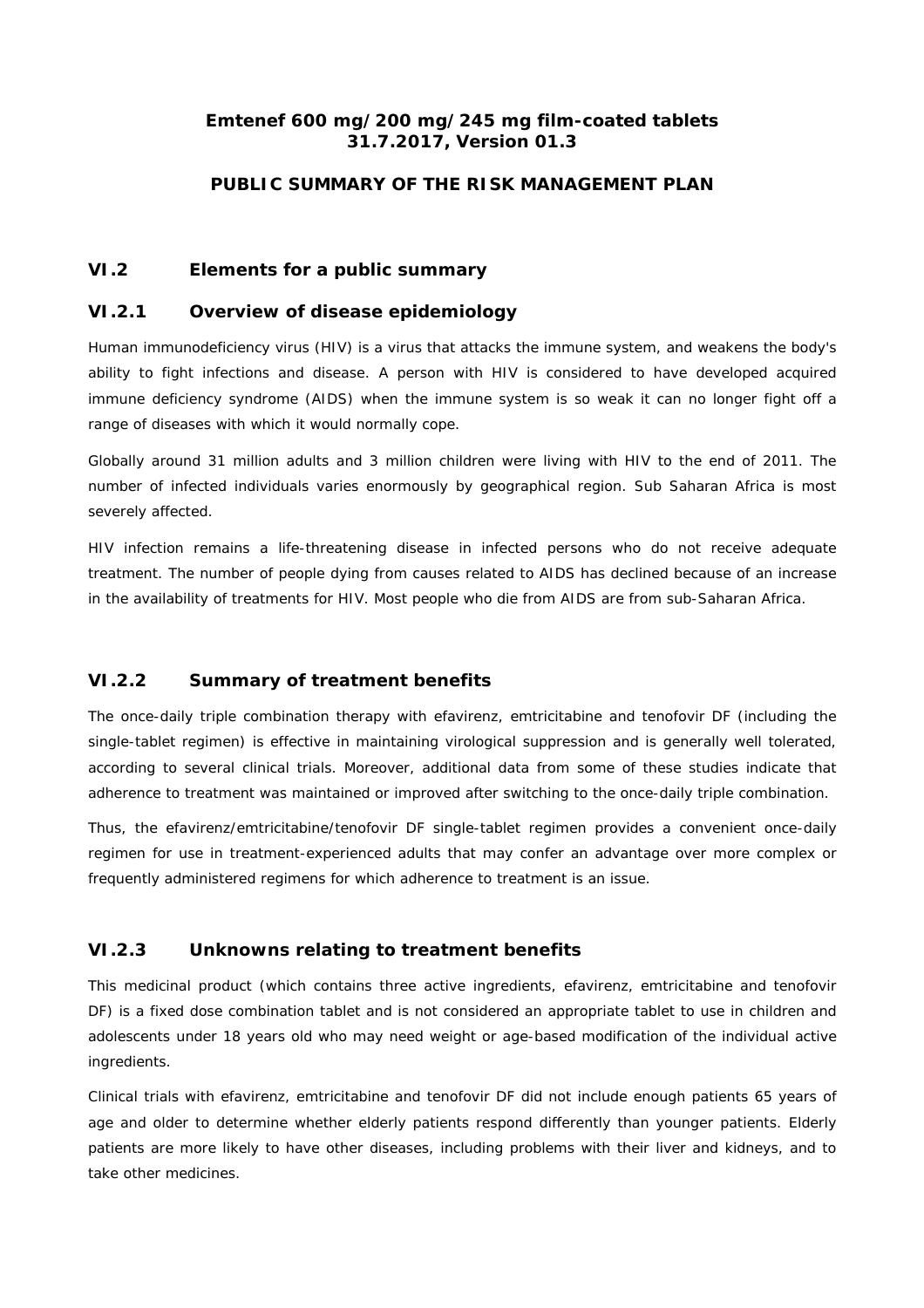Women should not get pregnant during treatment with this medicinal product or for 12 weeks after stopping treatment. Birth defects have been seen in unborn animals and in the babies of women treated with efavirenz (one of the active ingredients of this medicinal product).

HIV may be carried through the breast milk to the infant during nursing. Efavirenz, emtricitabine and tenofovir DF have been shown to pass into human breast milk. It is recommended that mothers with HIV infection do not breastfeed their infants.

Patients with chronic hepatitis B or C and treated with anit-HIV medicines are at increased risk for severe and potentially fatal liver events. Patients with pre-existing liver problems have an increased frequency of liver function problems during anti-HIV therapy and should be monitored during therapy with this medicinal product. This medicinal product must not be used in patients with severe liver problems and is not recommended in patients with moderate liver problems.

The tenofovir DF component of this medicinal product is removed from the blood by the kidney and the amount of tenofovir increases in patients with kidney problems. This medicinal product is not recommended for patients with moderate to severe kidney disease, as the dose of the emtricitabine and tenofovir DF components of this product would need to be adjusted in these patients and this cannot be achieved with the combination tablet.

## **VI.2.4 Summary of safety concerns**

| <b>Risk</b>                                       | What is known                                                                                                                                                                                                                                                                                     | Preventability                                                                                                                                                                                                                                                                                                                                                                                                                                                                                                                                                                                                                               |
|---------------------------------------------------|---------------------------------------------------------------------------------------------------------------------------------------------------------------------------------------------------------------------------------------------------------------------------------------------------|----------------------------------------------------------------------------------------------------------------------------------------------------------------------------------------------------------------------------------------------------------------------------------------------------------------------------------------------------------------------------------------------------------------------------------------------------------------------------------------------------------------------------------------------------------------------------------------------------------------------------------------------|
| <b>Psychiatric and nervous</b><br>system symptoms | Psychiatric side-effects have been<br>reported in patients treated with<br>efavirenz. Patients with a prior<br>history of psychiatric disorders<br>appear to be at greater risk.<br>Reported side-effects include<br>severe depression, death by<br>suicide, delusions and psychotic<br>behavior. | Psychiatric symptoms: Patients are<br>advised that if they experience<br>symptoms such as severe<br>depression, psychosis, or thoughts of<br>suicide, they should contact their<br>doctor immediately. If the doctor<br>believes the symptoms are related to<br>the use of this product, then patients<br>should discuss alternative treatment<br>options with their doctor.<br>Nervous system symptoms: Side-<br>effects may occur more frequently<br>when this product is taken<br>concurrently with meals. Therefore,<br>efavirenz/ emtricitabine/ tenofovir<br>product should be taken on an<br>empty stomach, preferably at<br>bedtime. |

#### **Important identified risks:**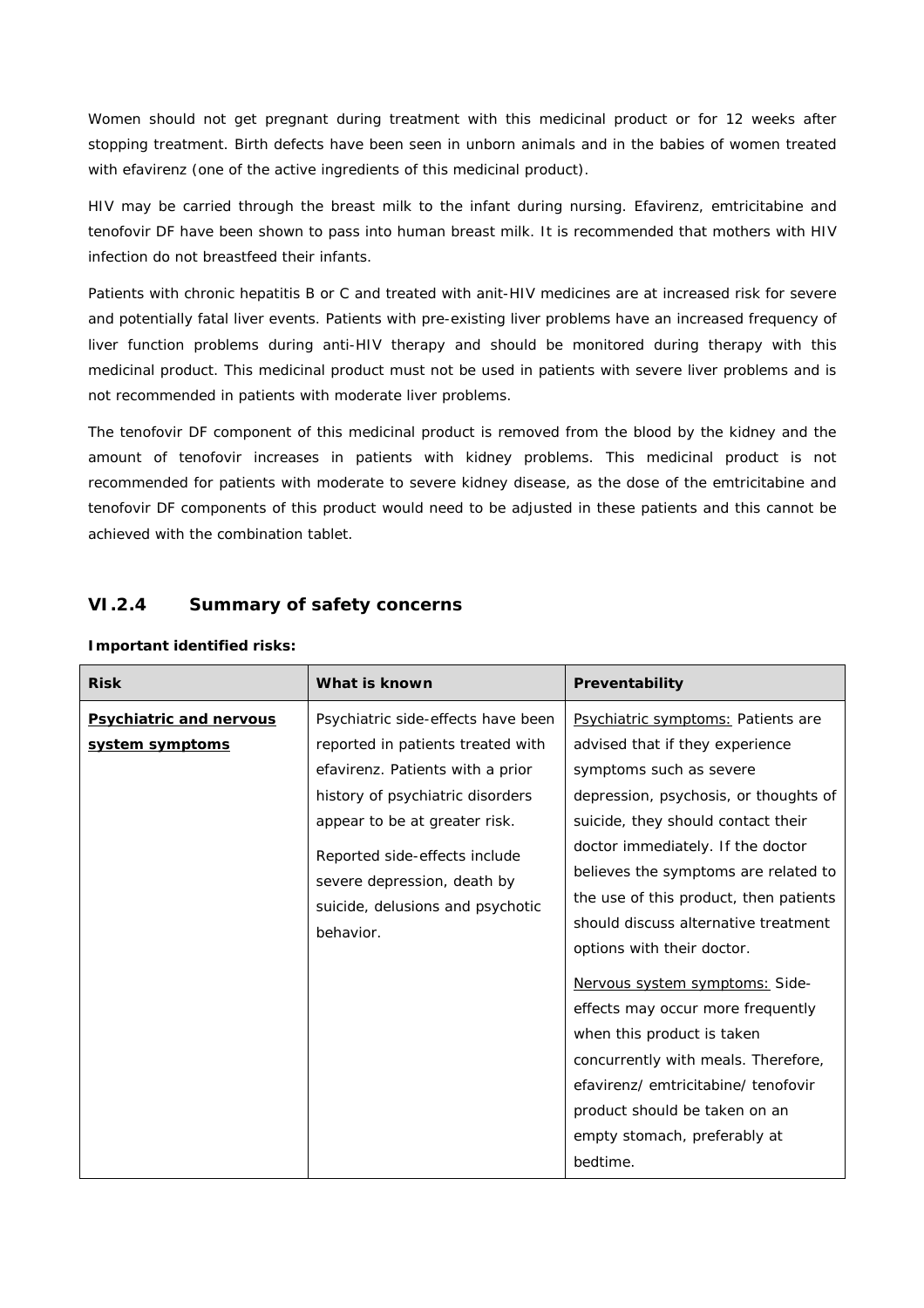| <b>Skin rashes and severe</b><br>skin reactions                                                  | Mild-to-moderate rash has been<br>reported in clinical trials with<br>efavirenz and usually goes away<br>with continued therapy. Severe<br>rash associated with blistering or<br>ulceration has been reported in <<br>1% of adults treated with<br>efavirenz.<br>The frequency of severe skin<br>rashes in adults treated with<br>efavirenz was 0.1 %. In children,<br>rash was observed in 58 of 182<br>children (32%) and severe rash<br>was observed in 6 children (3%).                                                           | If efavirenz/emtricitabine/ tenofovir<br>product is restarted in a patient who<br>stopped therapy because of rash,<br>use of appropriate allergy medicines<br>is recommended. Efavirenz/<br>emtricitabine/ tenofovir product is<br>not recommended for patients who<br>have had a life-threatening skin<br>reaction.                                                                                                                                                                                                                                                  |
|--------------------------------------------------------------------------------------------------|---------------------------------------------------------------------------------------------------------------------------------------------------------------------------------------------------------------------------------------------------------------------------------------------------------------------------------------------------------------------------------------------------------------------------------------------------------------------------------------------------------------------------------------|-----------------------------------------------------------------------------------------------------------------------------------------------------------------------------------------------------------------------------------------------------------------------------------------------------------------------------------------------------------------------------------------------------------------------------------------------------------------------------------------------------------------------------------------------------------------------|
| Liver disease<br>(High-grade hepatic<br>enzymes elevation and<br>severe hepatic events)          | Most patients with liver function<br>changes do not show symptoms.<br>Since liver function changes can<br>also be a sign of hepatitis,<br>elevations in liver enzymes in<br>particular must be monitored.<br>Liver failure can occur in patients<br>with no pre-existing liver disease<br>or other known risk factors.                                                                                                                                                                                                                | Patients with underlying liver disease<br>should be tested regularly to prevent<br>potential liver damage until the side-<br>effects go away.<br>Patients without pre-existing liver<br>disorders or other risk factors should<br>also be considered for periodic<br>monitoring of liver enzymes.                                                                                                                                                                                                                                                                     |
| Spinal cord and brain birth<br><u>defects</u><br>(Neural tube<br>developmental<br>abnormalities) | Defects were observed in 3 of 20<br>newborn monkeys treated with<br>efavirenz, which included<br>abnormal development of the<br>brain and bones of the skull,<br>absence of one or more eyes,<br>small eyes, and cleft palate.<br>In pregnant rats, efavirenz can<br>induce early death of the fetus by<br>breaking down the embryo and<br>completely absorbing the<br>products of the conception.<br>As of 31 January 2011, 18<br>reports of defects in 735 human<br>infants with first trimester<br>exposure to efavirenz have been | Folic acid taken before conception<br>appears to reduce the risk of spinal<br>cord and brain birth defects in the<br>general population. In HIV infected<br>females of childbearing age,<br>adequate contraceptive measures<br>are strongly recommended to<br>minimize the risk of accidental<br>exposure in the first trimester of<br>pregnancy.<br>Efavirenz/emtricitabine/tenofovir<br>product should be used during<br>pregnancy only if the potential<br>benefit justifies the potential risk to<br>the unborn child, such as in<br>pregnant women without other |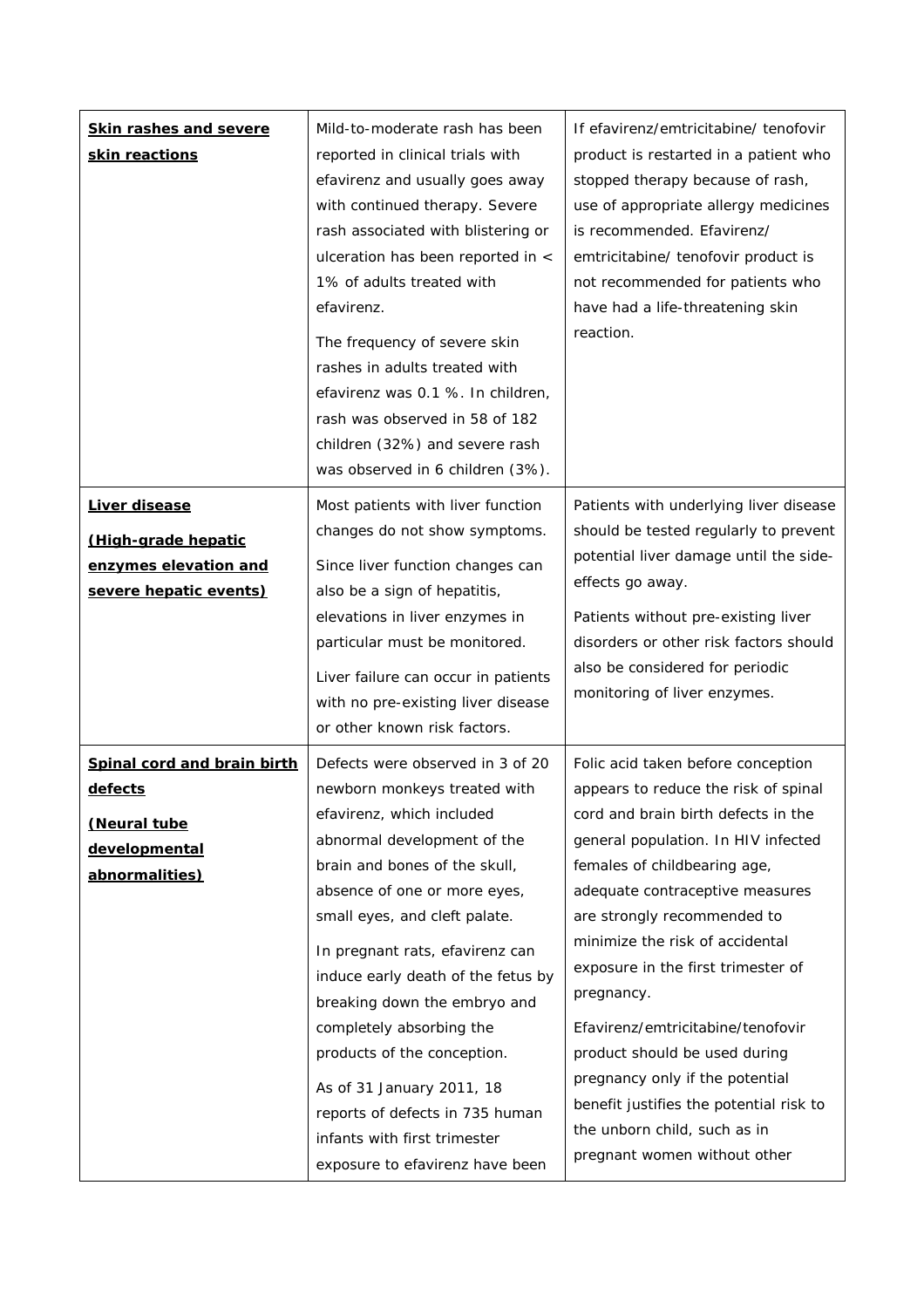|                                                                                                                                                                                       | received, via a registry regarding<br>use of antiretrovirals during<br>pregnancy. These defects<br>included a single case of unclosed<br>backbone/spinal canal and a<br>single case of eye deformities<br>with severe slanted facial clefts<br>and abnormal limbs which were<br>constricted during development. | therapeutic options. Women of<br>childbearing age should undergo<br>pregnancy testing before starting<br>efavirenz/emtricitabine/ tenofovir<br>product.<br>Barrier contraception must always<br>be used in combination with other<br>methods of contraception (e.g., oral<br>or other hormonal contraceptives).<br>Also, use of adequate contraceptive<br>measures should continue for 12<br>weeks after stopping<br>efavirenz/emtricitabine/ tenofovir                                                                                                                                                                                                                                                                                                                                                                                                                                                                                                     |
|---------------------------------------------------------------------------------------------------------------------------------------------------------------------------------------|-----------------------------------------------------------------------------------------------------------------------------------------------------------------------------------------------------------------------------------------------------------------------------------------------------------------|-------------------------------------------------------------------------------------------------------------------------------------------------------------------------------------------------------------------------------------------------------------------------------------------------------------------------------------------------------------------------------------------------------------------------------------------------------------------------------------------------------------------------------------------------------------------------------------------------------------------------------------------------------------------------------------------------------------------------------------------------------------------------------------------------------------------------------------------------------------------------------------------------------------------------------------------------------------|
| <b>Higher levels of efavirenz</b><br>in the bloodstream caused<br>by a genetic characteristic<br>(Alteration in efavirenz<br><b>blood levels and CYP2B6</b><br>genetic polymorphisms) | Patients with a particular genetic<br>characteristic (homozygous<br>G516T genetic variant of the<br>CYP2B6 isozyme) may tend to<br>have increased levels of efavirenz<br>in their blood stream.                                                                                                                 | product.<br>The distribution of this genetic<br>characteristic is such that no single<br>variable (e.g., gender, race, or age)<br>would appear to be predictive of the<br>risk. Also, there was no clear pattern<br>of risk even among patients with the<br>same genetic characteristic.<br>The Summary of Product<br>Characteristics (SmPC) specifically<br>warns consumers about this genetic<br>characteristic. Although a<br>relationship between this genetic<br>characteristic and increased<br>frequency and severity of efavirenz-<br>associated side-effects is unknown,<br>the potential for a causal relationship<br>cannot be excluded.<br>Efavirenz/emtricitabine/ tenofovir<br>product is highly recommended to be<br>taken on an empty stomach<br>(preferably at bedtime) in people<br>with this genetic characteristic<br>because food may also increase<br>levels of efavirenz in the<br>bloodstream.<br>Increased levels of efavirenz may |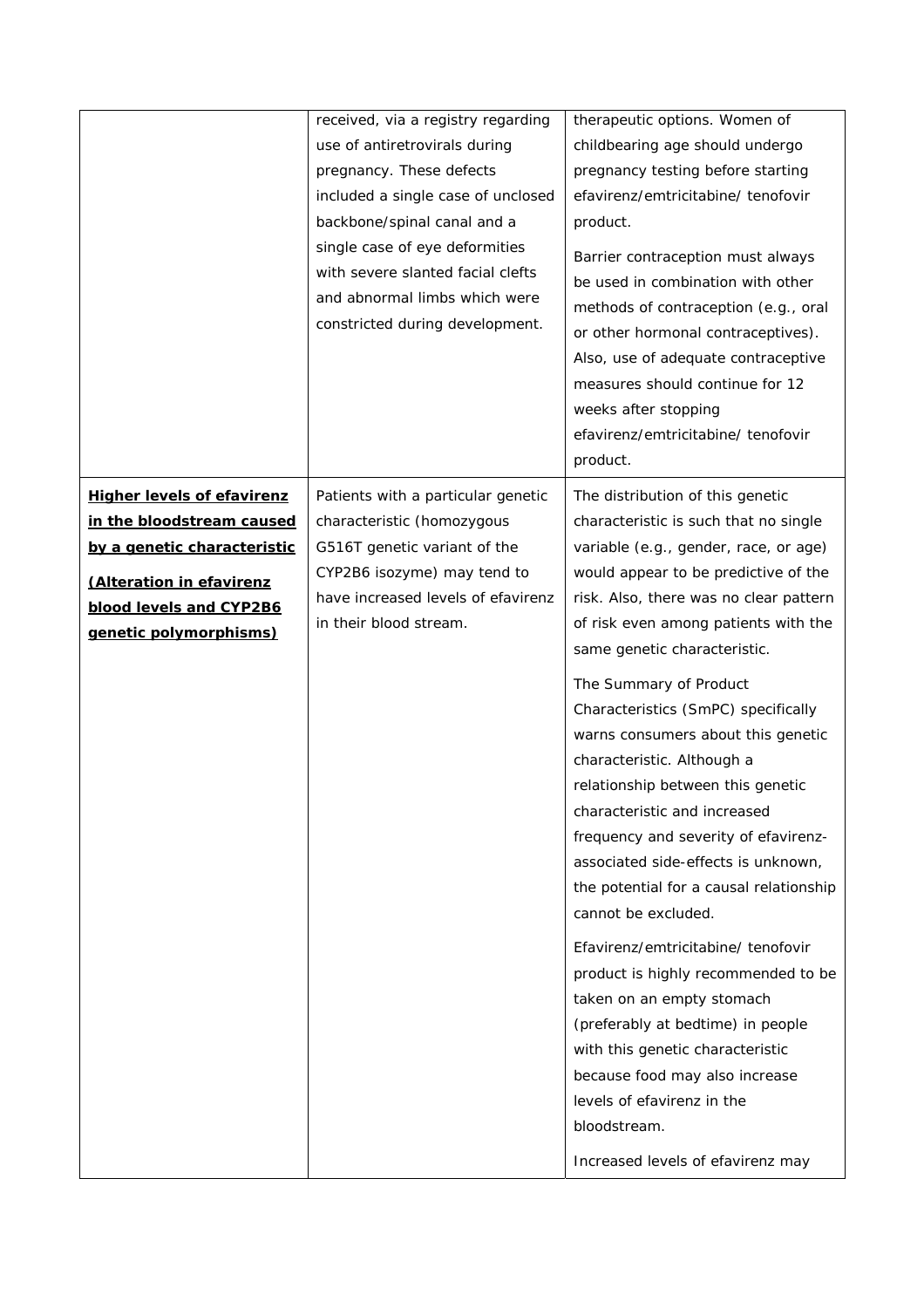|                                  |                                    | lead to increasedfrequencies of<br>undesirable side-effects. |
|----------------------------------|------------------------------------|--------------------------------------------------------------|
|                                  |                                    |                                                              |
| Liver problems (flare-up         | Two of the 3 medicines that make   | Yes, by not stopping                                         |
| of hepatitis) in patients        | up this product (emtricitabine and | efavirenz/emtricitabine/ tenofovir                           |
| <u>infected with both HIV -1</u> | tenofovir DF) are anti-HBV         | treatment without talking to a doctor                        |
| and hepatitis B (HBV) who        | medicines as well as anti-HIV      | first, and by switching to another                           |
| stop treatment with              | medicines. A flare up of hepatitis | anti-HBV therapy or closely                                  |
| <u>EFV/FTC/TDF</u>               | B is a risk with stopping any      | monitoring the patient for worsening                         |
| (Post-treatment hepatic          | antiviral medicine that works      | of liver problems if treatment is                            |
| <u>flares in HIV-1/HBV</u>       | against HBV.                       | stopped.                                                     |
| coinfected patients)             | Stopping efavirenz/                |                                                              |
|                                  | emtricitabine/ tenofovir product   |                                                              |
|                                  | in patients who also have HBV      |                                                              |
|                                  | infection can lead to worsening of |                                                              |
|                                  | liver problems (flare-up of        |                                                              |
|                                  | hepatitis).                        |                                                              |
|                                  |                                    |                                                              |
| <b>Kidney problems</b>           | The tenofovir DF component of      | Yes, by carrying out blood tests for                         |
| (Renal toxicity)                 | this product has been associated   | kidney function at the start of                              |
|                                  | with kidney problems, including    | treatment and during treatment with                          |
|                                  | damage to kidney tubule cells,     | efavirenz/ emtricitabine/ tenofovir                          |
|                                  | kidney failure, kidney             | product, by avoiding use of other                            |
|                                  | inflammation, passing a lot of     | medicines that may damage the                                |
|                                  | urine, and increases in creatinine | kidneys, and by the doctor                                   |
|                                  | in blood. The frequency of renal   | considering stopping treatment if                            |
|                                  | events is very low: in clinical    | necessary.                                                   |
|                                  | trials involving tenofovir DF, the |                                                              |
|                                  | frequency of increased creatinine  |                                                              |
|                                  | was 0.2% (1 in 500 patients) and   |                                                              |
|                                  | of kidney failure was 0.06% (3 in  |                                                              |
|                                  | 5000 patients).                    |                                                              |
|                                  | Risk factors for kidney problems   |                                                              |
|                                  | include advanced HIV disease       |                                                              |
|                                  | (low CD4 count at the start of     |                                                              |
|                                  | treatment), low weight, older      |                                                              |
|                                  |                                    |                                                              |
|                                  | age, kidney problems before        |                                                              |
|                                  | starting therapy, use of other     |                                                              |
|                                  | medicines that are damaging to     |                                                              |
|                                  | kidneys, high blood pressure, and  |                                                              |
|                                  | also being infected with hepatitis |                                                              |
|                                  | С.                                 |                                                              |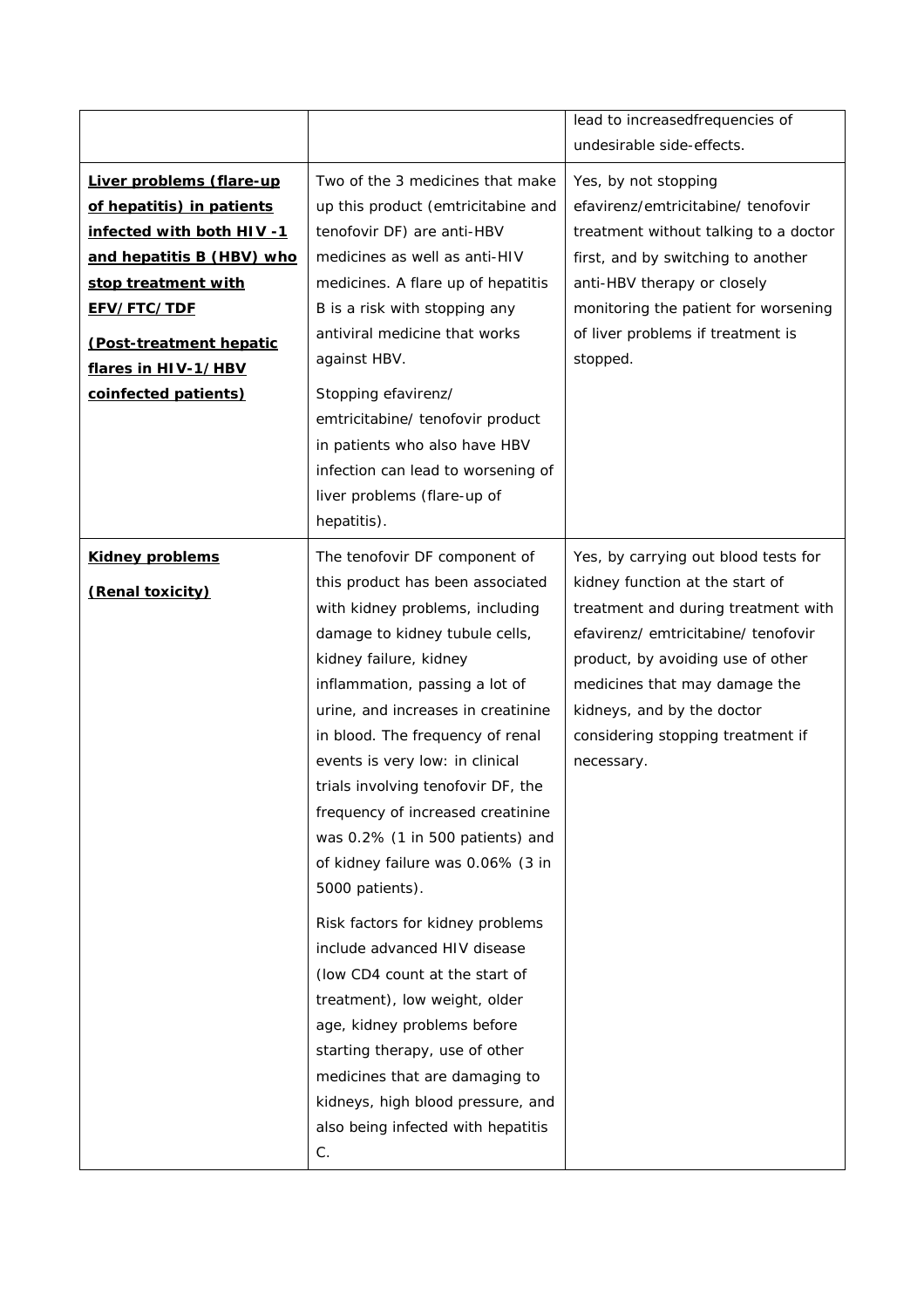| <b>Bone problems</b><br>(Bone events due to<br>proximal renal<br>tubulopathy/loss of bone<br>mineral density) | Damage to kidney tubule cells<br>associated with the tenofovir DF<br>component of this product can<br>cause bone softening (with bone<br>pain and sometimes resulting in<br>fractures).<br>The frequency of bone softening<br>is low; in clinical trials of<br>tenofovir DF, no side effects of<br>bone softening were observed<br>(out of 1633 patients receiving<br>tenofovir DF).         | Yes, by awareness of the potential<br>for bone problems, as described in<br>SmPC<br>PIL,<br>and<br>and<br>the<br>by<br>monitoring for renal function at the<br>of<br>treatment<br>start<br>and<br>during<br>treatment. |
|---------------------------------------------------------------------------------------------------------------|----------------------------------------------------------------------------------------------------------------------------------------------------------------------------------------------------------------------------------------------------------------------------------------------------------------------------------------------------------------------------------------------|------------------------------------------------------------------------------------------------------------------------------------------------------------------------------------------------------------------------|
|                                                                                                               | Thinning of bones (decreases in<br>bone mineral density) have also<br>been observed in patients treated<br>with tenofovir DF. However, the<br>clinical significance is unknown as<br>no increase in fracture rates has<br>been observed.                                                                                                                                                     |                                                                                                                                                                                                                        |
| <b>Drug interaction with the</b><br>anti-HIV medicine<br>didanosine<br>(Interaction with<br>didanosine)       | If the tenofovir DF component of<br>this product and didanosine are<br>taken together, the levels of<br>didanosine in the blood can<br>increase, which may increase the<br>risk of side effects associated<br>with didanosine.<br>However, given that didanosine is<br>no longer a recommended anti-<br>HIV medicine, the likelihood of<br>the two medicines being taken<br>together is low. | Yes, by avoiding use of didanosine<br>with this product.                                                                                                                                                               |
| <b>Pancreas problems</b><br>(inflammation of the<br><u>pancreas)</u><br>(Pancreatitis)                        | The tenofovir DF component of<br>this product has been associated<br>with a side effect of pancreatitis.<br>The risk of pancreatitis is low: in<br>clinical trials involving tenofovir<br>DF, the frequency of pancreatitis<br>was 0.2% (1 in 500 patients).                                                                                                                                 | Yes, by awareness of the potential<br>for pancreatitis, as described in the<br>SmPC and PIL, and by the doctor<br>considering stopping treatment if<br>necessary.                                                      |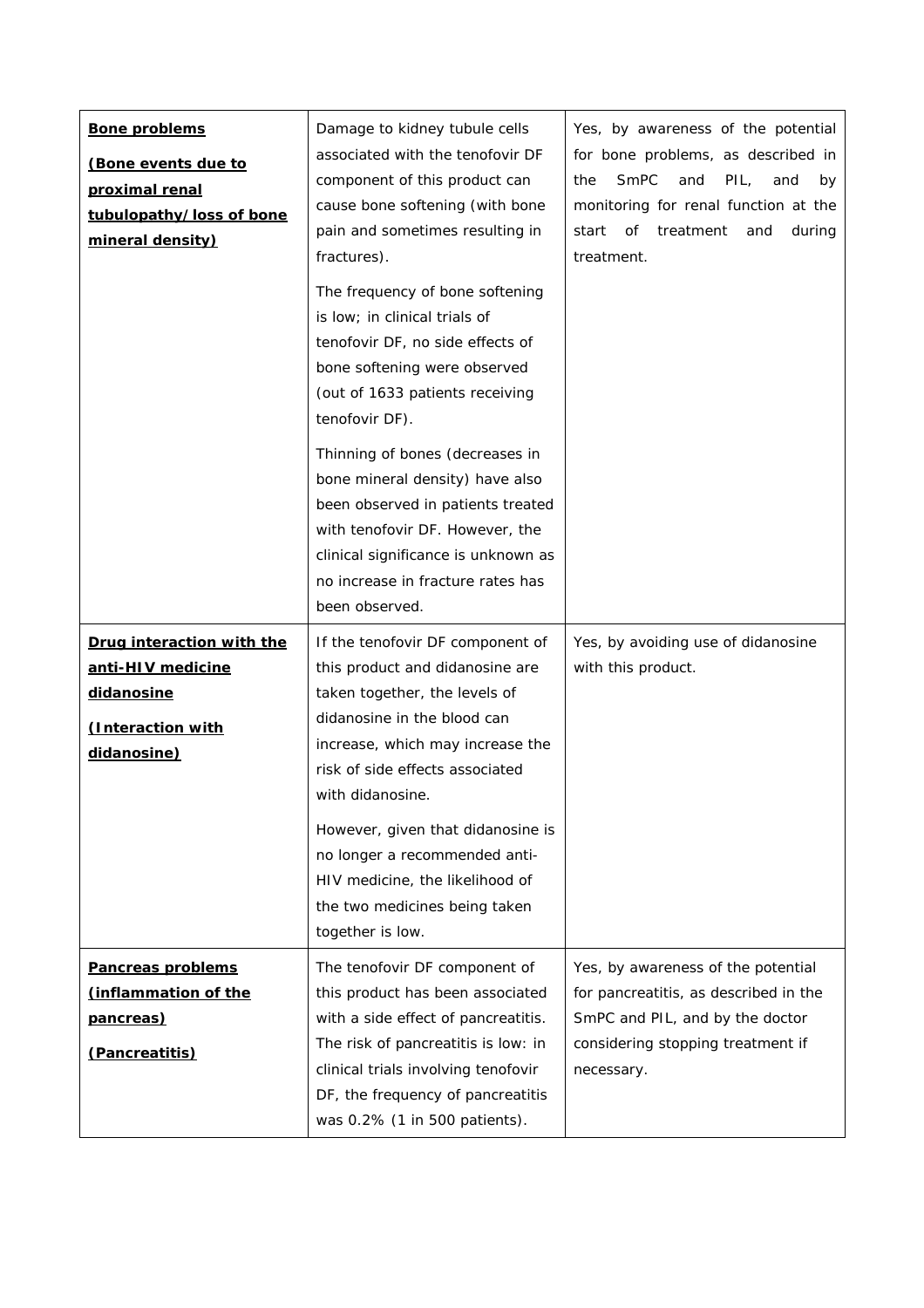# **Important potential risks:**

| <b>Risk</b>                                            | What is Known (Including Reason Why it is<br>considered a Potential Risk)                                                                                                                                                                                                                                                                                                                                                                                                                                                                                                                                                                                                                                                                                                               |
|--------------------------------------------------------|-----------------------------------------------------------------------------------------------------------------------------------------------------------------------------------------------------------------------------------------------------------------------------------------------------------------------------------------------------------------------------------------------------------------------------------------------------------------------------------------------------------------------------------------------------------------------------------------------------------------------------------------------------------------------------------------------------------------------------------------------------------------------------------------|
| <b>Lack of effectiveness</b><br>(Lack of efficacy)     | As tenofovir DF levels in the blood are increased by<br>the presence of food, there is a possibility that as this<br>medicinal product is recommended to be taken on an<br>empty stomach, the levels of tenofovir DF will be<br>reduced.                                                                                                                                                                                                                                                                                                                                                                                                                                                                                                                                                |
| <u>Overdose</u>                                        | An overdose of this medicinal product can occur if a<br>patient takes or a doctor accidentally prescribes more<br>than one dose of this medicinal product a day, or if a<br>patient takes or a doctor prescribes this medicinal<br>product along with other anti-HIV medicines that<br>contain one or more of the active ingredient of this<br>medicinal product.                                                                                                                                                                                                                                                                                                                                                                                                                       |
|                                                        | The SmPC and PIL contain clear warnings that this<br>medicinal product should not be taken with other<br>medicines containing the same active ingredients.                                                                                                                                                                                                                                                                                                                                                                                                                                                                                                                                                                                                                              |
| <u>Kidney stones</u><br>(Urolithiasis/nephrolithiasis) | Serious and non-serious reports of stone-related side-<br>effects have been reported in patients treated with the<br>efavirenz component of this medicinal product. The<br>majority of reports were involved patients with a prior<br>history of kidney stones and/or concurrent exposure to<br>other medicines with stone-formation potential. A few<br>literature reports identified kidney stones with<br>efavirenz-containing medicines. There were no reports<br>with a fatal outcome.<br>Cases of kidney stones have been reported during<br>post-marketing monitoring in HIV patients taking<br>efavirenz. Because these side-effects were reported<br>voluntarily during clinical practice, estimates of<br>frequency cannot be made in the post marketing<br>reporting system. |
| <u>Cancer</u><br>(Malignant neoplasms)                 | The potential human risk of cancer-related side-effects<br>from efavirenz-containing products does not appear to<br>be measurably increased compared to other anti-HIV<br>medicines. In fact, no evidence of an increased risk of<br>cancer in patients using these products has been<br>established.                                                                                                                                                                                                                                                                                                                                                                                                                                                                                   |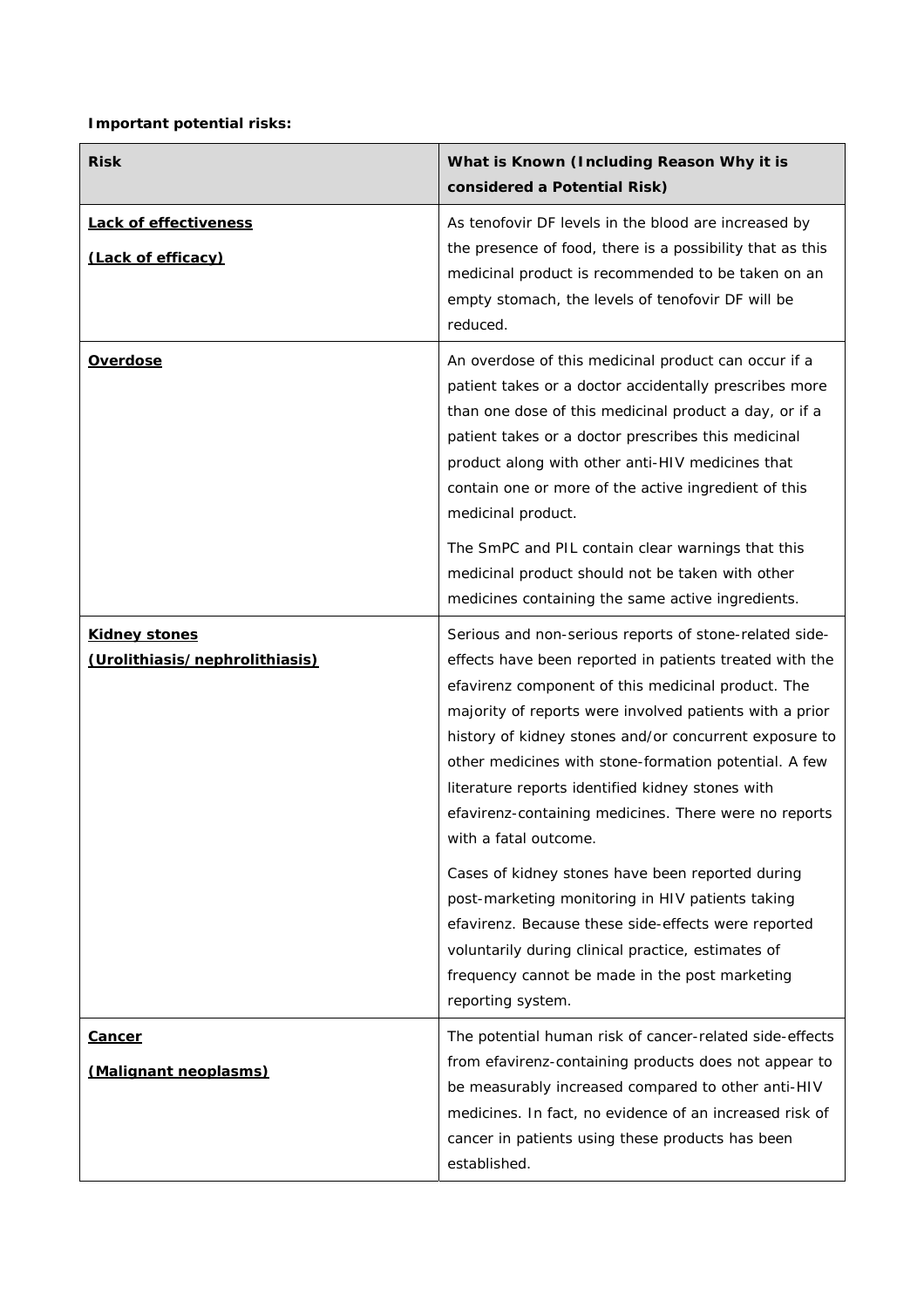# **Missing information:**

| <b>Risk</b>                                                                                                      | What is known                                                                                                                                                                                                                                                                                                                                                                                                                                                                                                     |
|------------------------------------------------------------------------------------------------------------------|-------------------------------------------------------------------------------------------------------------------------------------------------------------------------------------------------------------------------------------------------------------------------------------------------------------------------------------------------------------------------------------------------------------------------------------------------------------------------------------------------------------------|
| <u>Safety in children (including</u><br><u>long-term safety)</u>                                                 | This medicinal product (which contains three active ingredients,<br>efavirenz, emtricitabine and tenofovir DF) is a fixed dose combination<br>tablet and is not considered an appropriate tablet to use in children<br>and adolescents under 18 years old who may need weight or age-<br>based modification of the individual active ingredients.                                                                                                                                                                 |
| <b>Safety in elderly patients</b>                                                                                | Clinical trials with efavirenz, emtricitabine and tenofovir DF did not<br>include enough patients 65 years of age and older to determine<br>whether elderly patients respond differently than younger patients.<br>Elderly patients are more likely to have other diseases, including<br>problems with their liver and kidneys, and to take other medicines.                                                                                                                                                      |
| <b>Safety in pregnancy</b>                                                                                       | Women should not get pregnant during treatment with this medicinal<br>product or for 12 weeks after stopping treatment. Birth defects have<br>been seen in unborn animals and in the babies of women treated<br>with efavirenz (one of the active ingredients of this medicinal<br>product).                                                                                                                                                                                                                      |
| Safety during breastfeeding<br>(Safety in lactation)                                                             | HIV may be carried through the breast milk to the infant during<br>nursing. Efavirenz, emtricitabine and tenofovir DF have been shown<br>to pass into human breast milk. It is recommended that mothers<br>with HIV infection do not breastfeed their infants.                                                                                                                                                                                                                                                    |
| Safety in patients with liver<br><b>problems</b><br>(Safety in patients with<br>hepatic impairment)              | Patients with chronic hepatitis B or C and treated with anit-HIV<br>medicines are at increased risk for severe and potentially fatal liver<br>events. Patients with pre-existing liver problems have an increased<br>frequency of liver function problems during anti-HIV therapy and<br>should be monitored during therapy with this medicinal product. This<br>medicinal product must not be used in patients with severe liver<br>problems and is not recommended in patients with moderate liver<br>problems. |
| <b>Safety in patients with kidney</b><br><u>problems</u><br>(Safety in patients with renal<br><u>impairment)</u> | The tenofovir DF component of this medicinal product is removed<br>from the blood by the kidney and the amount of tenofovir increases<br>in patients with kidney problems. This medicinal product is not<br>recommended for patients with moderate to severe kidney disease,<br>as the dose of the emtricitabine and tenofovir DF components of this<br>product would need to be adjusted in these patients and this cannot<br>be achieved with the combination tablet.                                           |